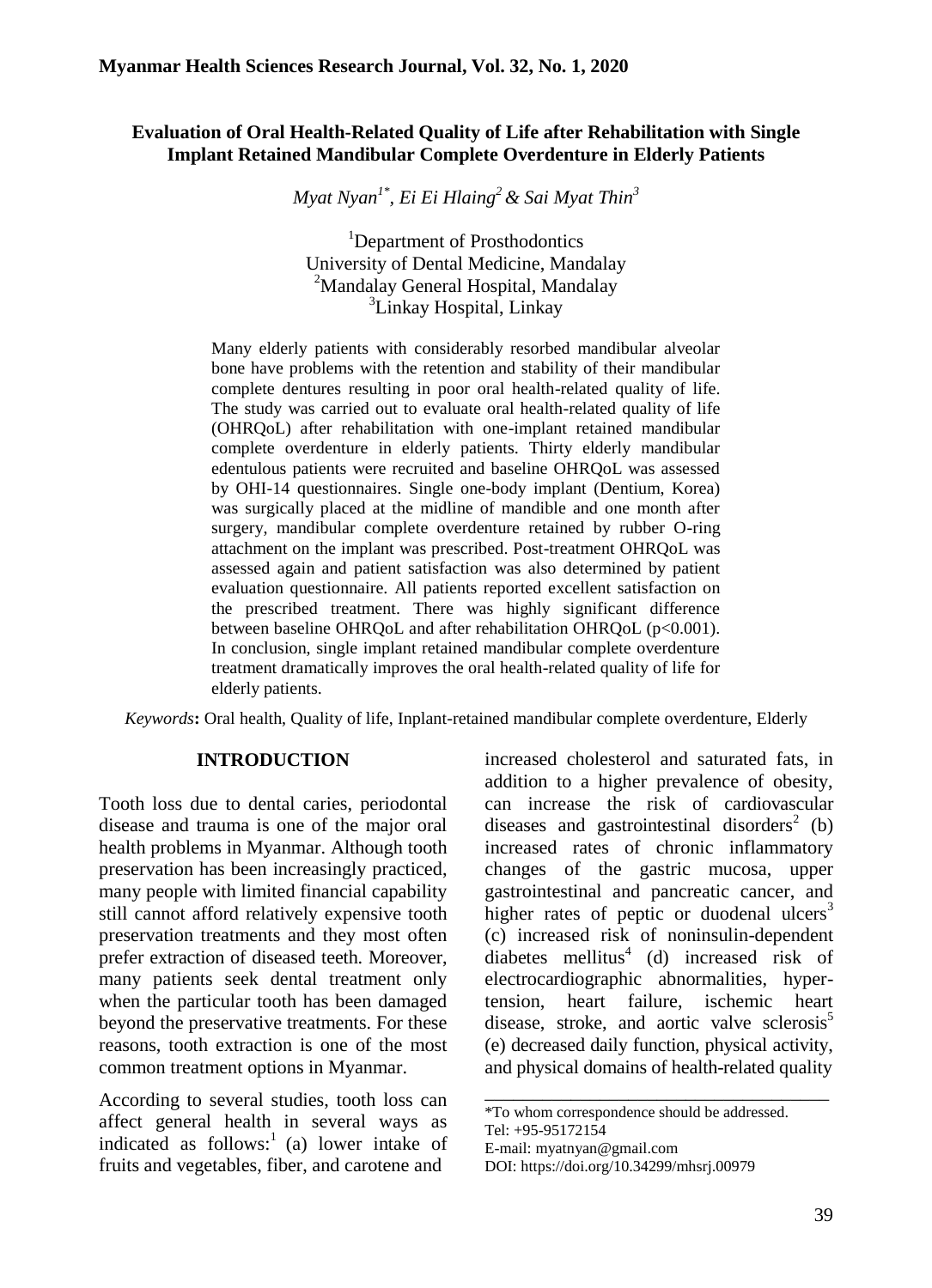of life<sup>6</sup> (f) increased risk of chronic kidney disease<sup>7</sup> (g) association between edentulism and sleep-disordered breathing, including obstructive sleep apnea<sup>8</sup>

Conventional treatment for edentulous patient is fabrication of complete denture to restore oral function, comfort, appearance and health of the edentulous patient.<sup>9</sup> However, many complete denture patients have difficulty in performing oral functions. $^{10}$ Complete denture retention and stability can influence the patient's ability to function and are intimately and directly related to patient's confidence and comfort.<sup>11</sup> With continuing resorption of residual ridge, the retention and stability of dentures become reduced and pain and difficulty with oral functioning may even increase to an extent that proper nutritional intake and patients' ability to communicate with ease and confidence are jeopardized. In addition, less attractive facial appearance, difficulty with speech and avoidance of social contact may result in psychosocial problems. In addition to poor oral functions with unstable dentures, movement of the denture base on their basal seat can cause tissue damage and morphologic changes leading to even more reduction of the residual ridge.

With development of osseointegrated dental implants, prosthodontic rehabilitation of partially and totally edentulous patients has greatly evolutionized. The retention and stability of dental prostheses can be dramatically increased with dental implants and subsequently oral functions of the edentulous patients can be greatly improved. There are two main prosthetic options for completely edentulous patients; fixed detachable prostheses and removable overdenture prostheses. The implant retained overdenture is an attractive treatment option because of its relative simplicity, minimal invasiveness, and economy.

In order to improve retention and stability, two or more implant-retained mandibular overdentures have been recommended as standard of care for mandibular edentulous patients.<sup>12</sup> However, economic constraints especially among the emerging elderly population in developing countries like Myanmar make this treatment strategy financially challenging.

Although two implants have been considered minimum for mandibular-retained overdenture treatment, single implant has shown to successfully retain mandibular denture at least over a medium-term period with low radiographic annual bone loss around implants and healthy peri-implant soft tissues.<sup>13, 14</sup> This simplified single-implant<sup>\*</sup> retained overdenture procedure involving very minor surgery remarkably can improve prosthesis stability and function as well as general oral comfort. In addition, larger bone ridges and thicker cortical bone can be found usually in the midline area of the mandible and lesser bone resorption could be related to more favorable stress forces developed on the single implant by the overdenture, specifically the horizontal forces.<sup>13</sup> Walton *et al* compared treatment outcomes by one or two-implants retained mandibular overdenture and reported that using one implant to retain and stabilize the mandibular denture is as satisfactory as using two with the advantages of lower component costs and treatment times.<sup>15</sup>

Taken together, these studies suggest that a mandibular overdenture retained by a single midline implant may be an alternative to the customary two-implant overdenture for maladaptive denture patients. In a previous study, using a single implant in the mandibular midline area with ball attachment to support overdenture, favourable clinical outcomes were observed. It was demonstrated that the single implant-supported overdenture increased retention and stability as compared with the conventional complete overdenture; furthermore, the single implant presented other advantages such as lower component costs and shorter treatment time.<sup>16</sup> Although single-implant retained mandibular overdenture is a promising alternative for edentulous patients, the limited research dedicated to this treatment concept has restricted its acceptance and implementation in wider population basis.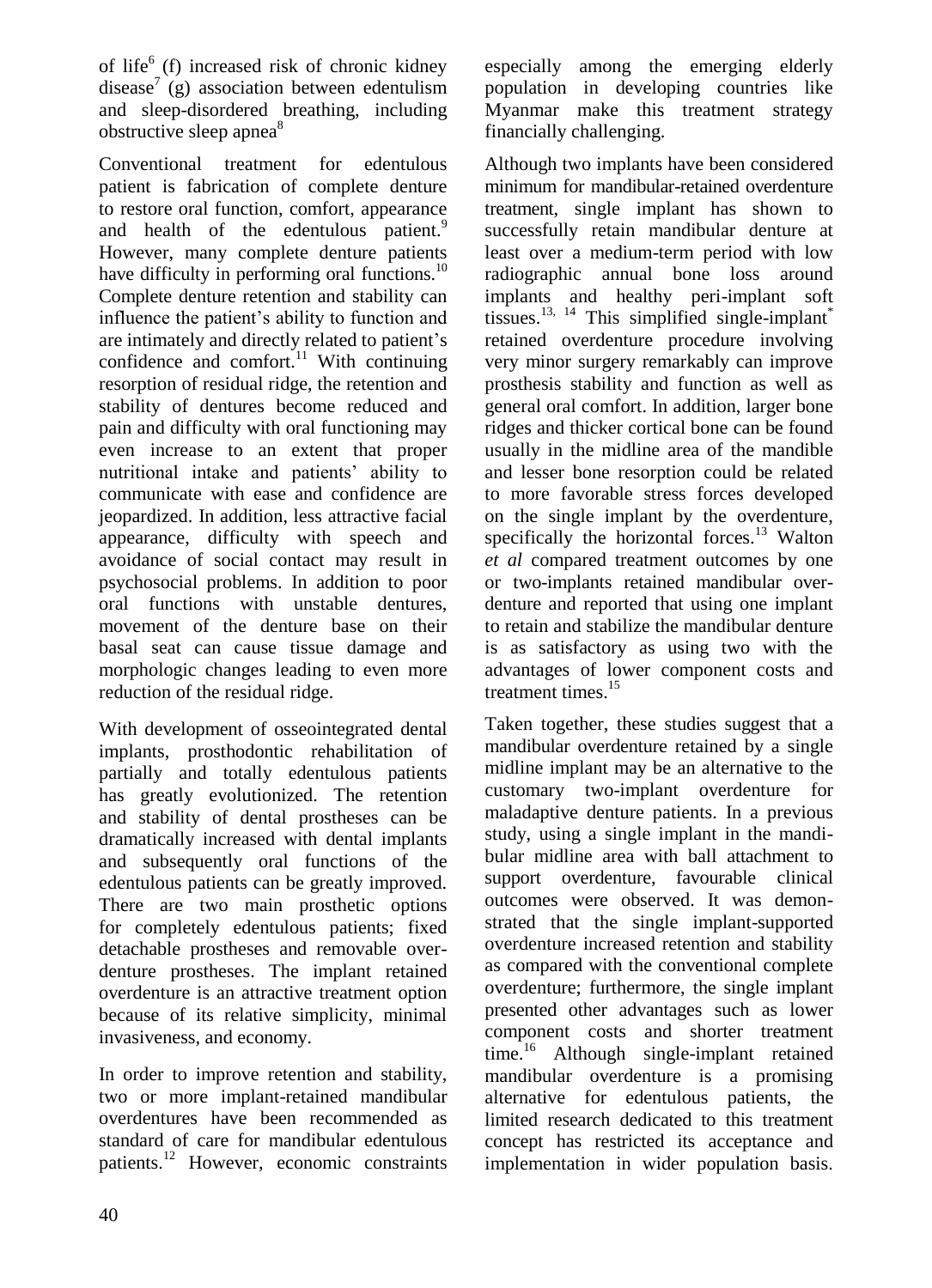Moreover, the research is lacking on its applicability in elderly patients.

The OHRQoL is a broader appreciation of the impact of oral health. It should provide the basis for any oral health programme development. In the World Oral Health Report (2003), WHO listed the impact of oral health on the quality of life as an important element of the Global Oral Health Programme. Moreover, oral health care providers are urged to integrate the OHRQoL concept into their daily practice to improve the outcome of their services.<sup>10</sup> The general objective of this research project was to evaluate oral health related quality of life (OHRQoL) after rehabilitation with oneimplant retained mandibular complete overdenture in elderly patients.

## **MATERIALS AND METHODS**

A clinical study with before-and-after study design was conducted. Thirty mandibular edentulous elderly patients (>60 years old) were recruited from the patients visiting the University of Dental Medicine, Mandalay and from those referred by private dentists who were informed about the subject recruitment. After thorough explanation and informed consent process, OHRQoL of all participants was assessed at baseline before rehabilitation treatment by using Oral Health Impact Profile (OHIP) questionnaire. $11$ 

Conventional mandibular complete dentures were prescribed according to standard prosthodontic protocols performed at the Department of Prosthodontics, University of Dental Medicine, Mandalay. Investigations including cephalometric radiograph, blood tests for excluding diabetes mellitus, bleeding and clotting disorders were done. Only the subjects who were considered medically fit for minor surgery were included in the study. Two weeks after denture delivery, a single implant (one-body implant, Dentium, Korea) was placed surgically at midline of the mandible (Fig. 1) and 4 weeks after implant placement, the existing denture was modified to implant-retained mandibular complete overdenture by attaching the rubber

O-ring housing into the denture (Fig. 2). OHRQoL of all patients were assessed 2 weeks after attachment delivery. Paired t test was employed to compare OHRQoL at baseline and after prosthodontic rehabilitation.



Fig. 1. (A) Lateral cephalometric radiological view and (B) clinical intraoral view of single midline onebody ball type implant placed in the subject



Fig. 2. Mandibular complete overdenture with Oring housing attachment for denture retention

The OHIP-14 was designed to measure the impact of treatment on the subject's oral health. There were 14 questions on the OHIP-14. The 14 questions cover seven domains: functional limitation, physical pain, psychological discomfort, physical disability, psychological disability, social disability, and handicap. In response to each question,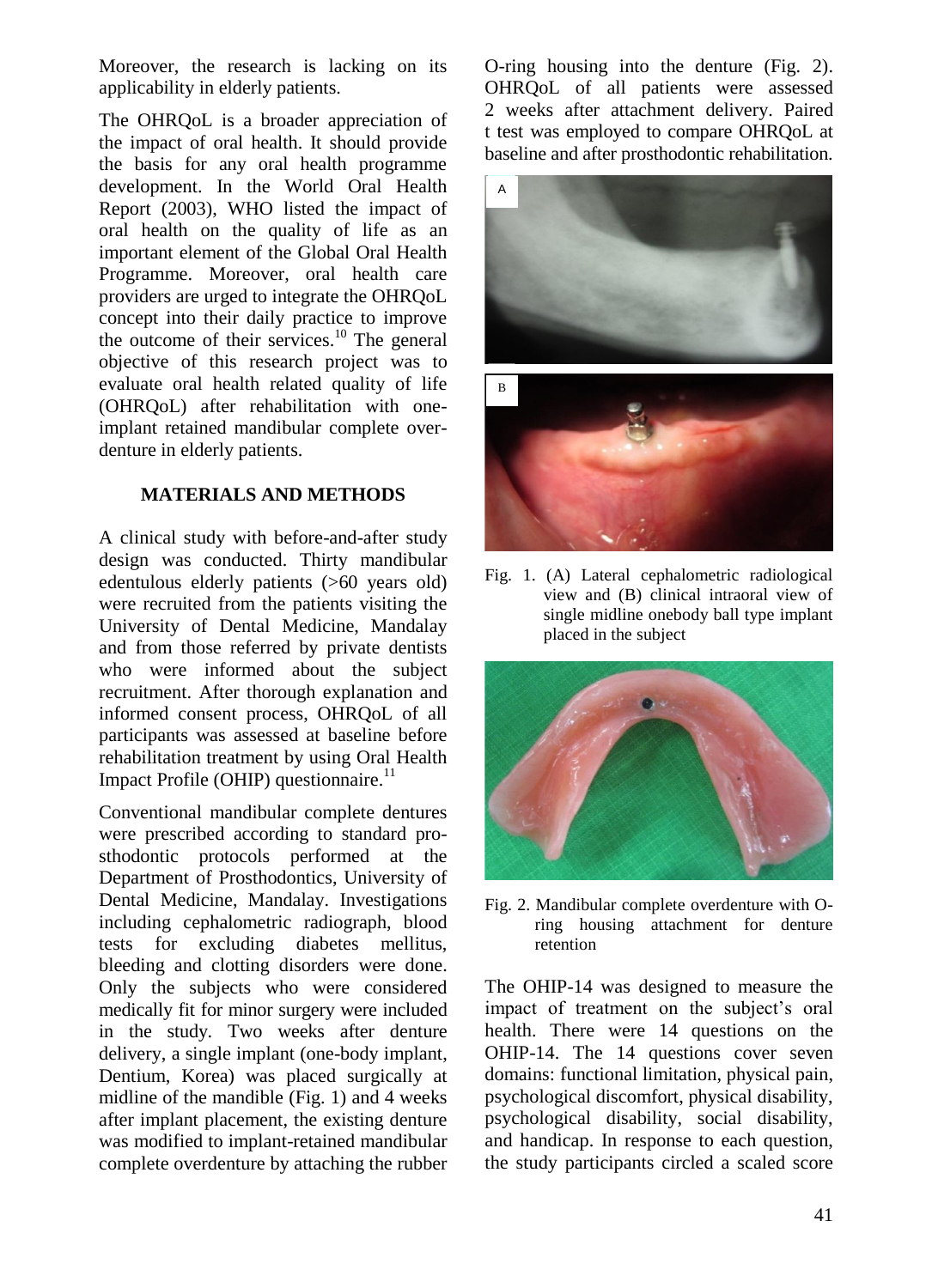of 0 to 5 indicating frequency of impact on oral health. A "0 "score indicated "never" and a "5" indicated "all the time". "Seldom", "sometimes", "fairly often", and "very often" corresponded to scores of 1, 2, 3, 4, respectively. The OHIP-14 composite score was calculated by summing the score for each of the 14 questions. Low scores on the OHIP-14 represented low impact or a higher quality of life. A composite score equal to 0 would represent the lowest (best) possible score for the OHIP-14, indicating no impact on OHRQoL. A composite score of 70 would represent the highest (worst) possible score for the OHIP-14, indicating significant impact on all seven domain of the OHRQoL.

The answers for each question of the OHIP-14 survey were summed to create a composite score. At the last research visit, Oral Health Impact Profile (OHIP-14) questionnaire, and a Prosthesis Evaluation Questionnaire (PEQ) was assessed. The PEQ was designed to measure the subject's satisfaction with the denture. There were seven questions on the PEQ. The questions measured the subject's satisfaction in the following seven areas: appearance, comfort, ability to chew, ability to speak, taste of foods, ease of inserting and removing the prosthesis. Each question was scored on a visual analog scale of 0 to 10, with 0 indicating "completely dissatisfied" and 10 indicating "completely satisfied". High score on PEQ represented more satisfaction with the prosthesis. A composite score of "0" signified the lowest (worst) possible score on the PEQ, indicating complete dissatisfaction. A composite score of "70" signified the highest (best) possible score on the PEQ, indicating complete satisfaction.  $\frac{1}{2}$  measuremeasure

# *Ethical consideration*

The study received human subjects approval from Research and Ethical Committee, University of Dental Medicine, Mandalay with ERC approval date: August 31, 2018 and ERC approval number: Ethical/UDMM/ 2017/01. Participants provided written informed consent to participate.

#### **RESULTS**

Total 30 elderly edentulous patients (15 male and 15 female) participated in the study. Mean age of the participants was 65.8 years (minimum 60 and maximum 70) and all participants attended the necessary clinical visits regularly until the endpoint of study. In this study, there was no implant loss during study period. Clinically, all single implants located at the symphysis of anterior mandibles showed no signs and symptoms of mucositis, peri-implantitis, mobility, pain and discomfort.



Fig. 3. Comparison of total Oral Health Impact Profle (OHIP-14) scores at baseline and after rehabilitation with overdenture

Participants were asked to answer the OHIP-14 questionnaires before and after implant overdenture treatment. Scores of each domain in the questionnaires were sorted and calculated as well as total scores. Mean OHIP-14 scores at baseline and after rehabilitation with implant overdenture were 30.1+ 12.0 and 2.1+2.5 (mean+SD), respectively (Figure 3).

There was highly significant difference between baseline OHIP-14 and after rehabilitation OHIP-14 (p<0.0001). Since OHIP scores are inversely related to oral health-related quality of life (OHRQoL), this finding supports that implant overdenture effectively improve the oral health-related quality of life of the participants.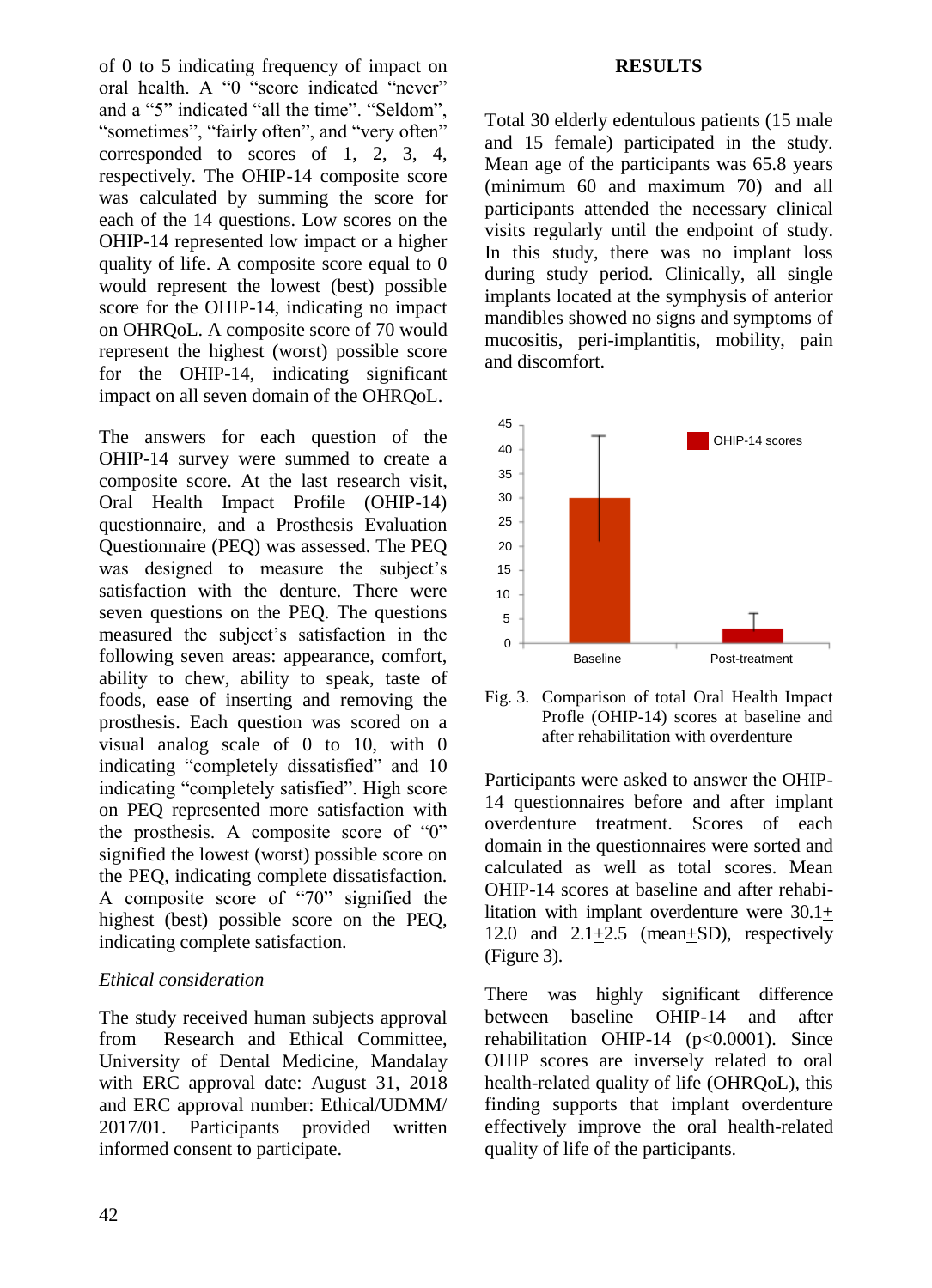Table 1. Comparison of OHIP-14 scores (individual domain) at baseline and after rehabilitation with implant overdenture paired t test,

|          | OHIP-14 scores |                    |          |
|----------|----------------|--------------------|----------|
|          | Baseline       | Post-<br>treatment | p Value  |
| Domain 1 | 4.2            | 0.3                | < 0.0001 |
| Domain 2 | 4.7            | 0.6                | < 0.0001 |
| Domain 3 | 3.8            | 0.2                | < 0.0001 |
| Domain 4 | 4.9            | 0.4                | < 0.0001 |
| Domain 5 | 4.8            | 0.3                | < 0.0001 |
| Domain 6 | 3.6            | 0.1                | < 0.0001 |
| Domain 7 | 4.0            | 0.1                | < 0.0001 |

OHIP= Oral Health Impact Profle

Baseline and post-treatment OHIP-14 scores for each domain are shown in Table 1. There were highly significant improvements in all 7 domains in OHIP-14 scores. It means that functional limitation, physical pain, psychological discomfort, physical disability, psychological disability, social disability, and handicap all were improved by implant overdenture.

Regarding patient satisfaction on the prosthesis, participants were asked to answer the questionnaire after the implant overdentures were fitted. Almost all patients had no difficulty in insertion and removal of the denture with implant ball attachment except the oldest patient who found difficulty in removing the denture. O-ring attachment was slightly released for him so that the denture could be easily removed. All participants verbally reported excellent comfort, increased ability to chew and ability to speak. Some participants reported that they could feel the taste of foods obviously better than before. All patients reported excellent satisfaction on the prescribed treatment. The mean patient satisfaction score by PEQ questionnaire was 63.5+7.04 out of 70 which can be translated into mean satisfaction of 91%.

### **DISCUSSION**

This is the first study done in edentulous elderly subjects in Myanmar evaluating the impact of edentulism and effect of singleimplant retained mandibular complete overdenture treatment on oral health-related quality of life (OHRQoL) of the elderly patients. Referring to the national population census 2014 data, the population of  $>60$ years old citizen is gradually increasing together with other age groups.<sup>19</sup> It is suggested to emphasize the importance of the dental care of geriatric patients since the geriatric population has expanded much more than that of  $30-40$  years ago.<sup>20</sup> Oral diseases are cumulative in nature and as people are getting older, they experience more and more attack of dental caries, periodontal disease and resultant tooth loss. Maxillary and mandibular complete dentures are the final treatment for those who lost all natural teeth.

Retention of a maxillary denture seldom presents the dentist or the patient with serious problems because the location of the seal area is fairly constant and it does not move during ordinary function of the mouth.<sup>21</sup> Its retention is chiefly affected by three factors of the denture design: (1) the closeness of adaptation to the oral mucosa, (2) the extent of the denture base, and (3) the peripheral seal.<sup>22</sup> Saung also stated that retention maxillary denture mainly depends on atmospheric pressure and affect by the speed of displacement, the peripheral seal, and the viscosity of saliva.<sup>23</sup>

On the other hand, although retention of the mandibular denture depends upon a seal in the same manner as a maxillary denture, the seal area is not as readily located, and it has considerable movement during ordinary functions of the mouth. $24$  Many patients remained dissatisfied and still had problems related with their oral functions because of poor retention and stability of the mandibular  $\det$  dentures<sup>25, 26</sup> and greater rate of alveolar bone resorption in the mandible than that of the maxilla<sup>27, 28</sup> further intensifies the problem.

In this study, participants with old mandibular complete denture reported very low OHRQoL reflecting the poor performance of conventional mandibular complete dentures. After single implant was placed and attach-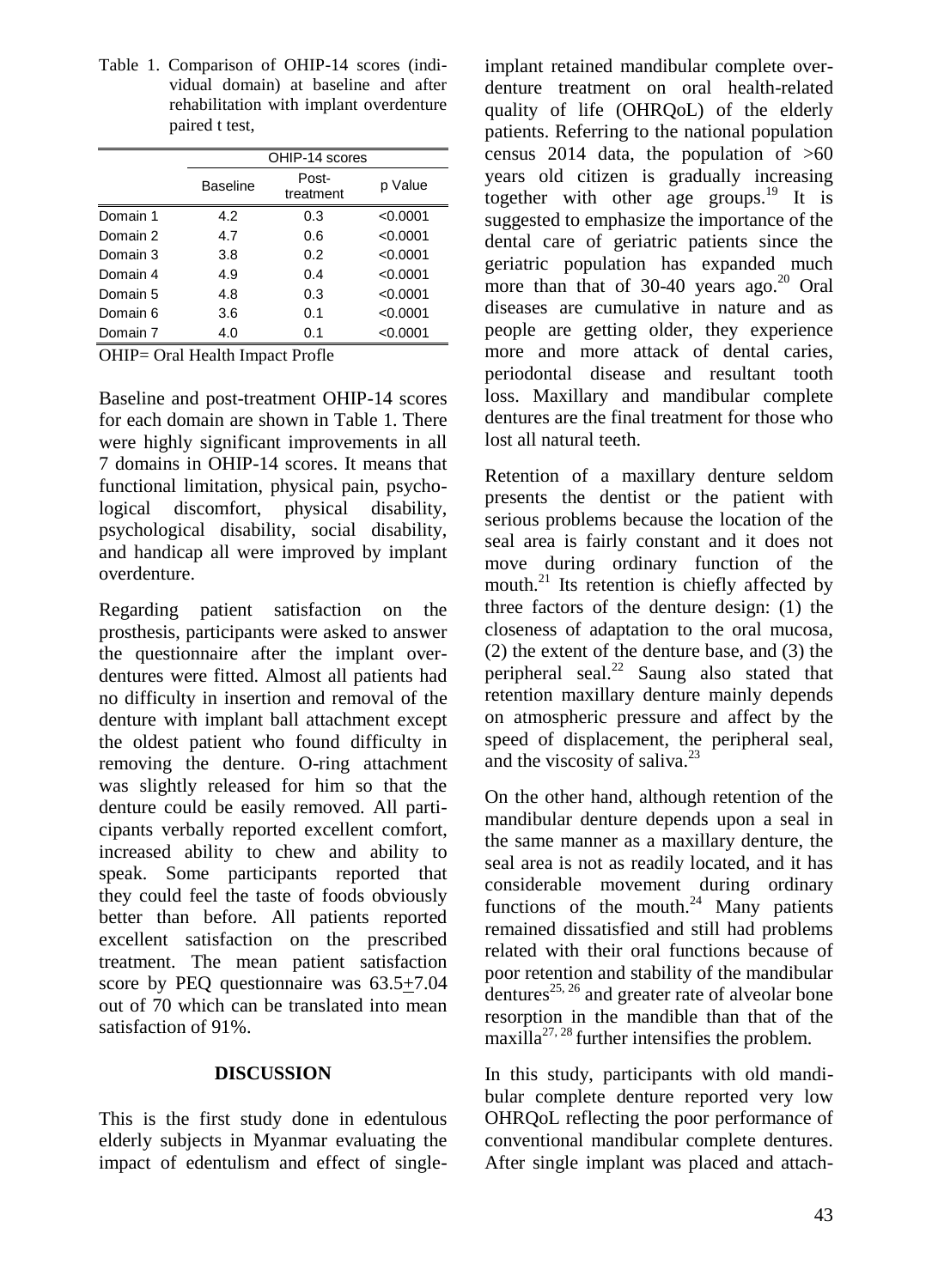ment was used as an aid for retention mechanism, the OHRQoL was greatly increased. All participants reported they were very satisfied with eating, speaking, and selfconfidence with denture after attachment connection. They reported that almost every food can be eaten and they taste better than before. It is speculated that the tongue which was busy all the time to stabilize the conventional denture, after the implant and attachment was done, became free and had time to perform efficiently its taste function.

Since our previous clinical study has already revealed significant improvement of retention and stability of mandibular complete denture with the application of single midline implant in the mandible, in the present study, we further examined the secondary outcomes such as OHRQoL and patient satisfaction. Limitations of the present study design were lack of control group and only single shortterm observation after intervention. Although before-and-after design is most useful in demonstrating the immediate impacts of short-term programs, it is less useful for evaluating longer term intervention.

Nevertheless, the reported treatment strategy has many advantages. Existing complete dentures can be converted into implantretained overdentures for many patients when moderate to extreme alveolar ridge resorption is present. The implant overdenture is supported by both implant and mucosa and therefore less damaging loads are directed on implant. When the attachment components are appropriately connected, the complete denture is held in position on the mucosa and both mucosa and implants provide support, retention and stability.

Moreover, it can be easily removed for hygiene. Additional advantages of singleimplant retained mandibular overdentures are simpler surgical technique with minimum invasiveness, faster recovery of oral function and less total cost. The relatively simple treatment protocol and reduced cost mean

that a greater number of edentulous patients could benefit from this treatment strategy.

In conclusion, single-implant retained mandibular overdenture treatment would be regarded as a cost-effective promising treatment modality and beneficial in formulating a practical and effective delivery of prosthodontic rehabilitation for mandibular edentulous elderly population.

## *Competing interests*

The authors declare that they have no competing interests.

# **ACKNOWLEDGEMENT**

This research project was funded by Ministry of Health and Sport, Implementation Research Grant (2017-2018), Grant No. 152.

## **REFERENCES**

- 1. Emami E, Freitas de Souza R, Kabawat M & Feine JS. The impact of edentulism on oral and general health. *International Journal of Dentistry* 2013*;* 2013: 498305. [doi.org/ 10.1155/2013/498305.]
- 2. Österberg T, Dey DK, Sundh V, Carlsson GE, Jansson, JO & Mellström D. Edentulism associated with obesity: A study of four national surveys of 16 416 Swedes aged 55-84 years. *Acta Odontologica Scandinavica* 2010; 68(6): 360-367. [doi: 10.3109/ 00016357.2010.514721.]
- 3. Abnet CC, Qiao YL, Dawsey SM, Dong ZW, Taylor PR & Mark SD. Tooth loss is associated with increased risk of total death and death from upper gastrointestinal cancer, heart disease, and stroke in a Chinese population-based cohort*. International Journal of Epidemiology* 2005; 34(2): 467-474.
- 4. Cleary TJ & Hutton JE. An assessment of the association between functional edentulism, obesity, and NIDDM. *Diabetes Care* 1995; 18(7): 1007-1009.
- 5. Völzke H, Schwahn C, Hummel A, *et al.* Tooth loss is independently associated with the risk of acquired aortic valve sclerosis. *American Heart Journal* 2005; 150(6): 1198-1203.
- 6. Mollaoglu MN & Alpar R. The effect of dental profile on daily functions of the